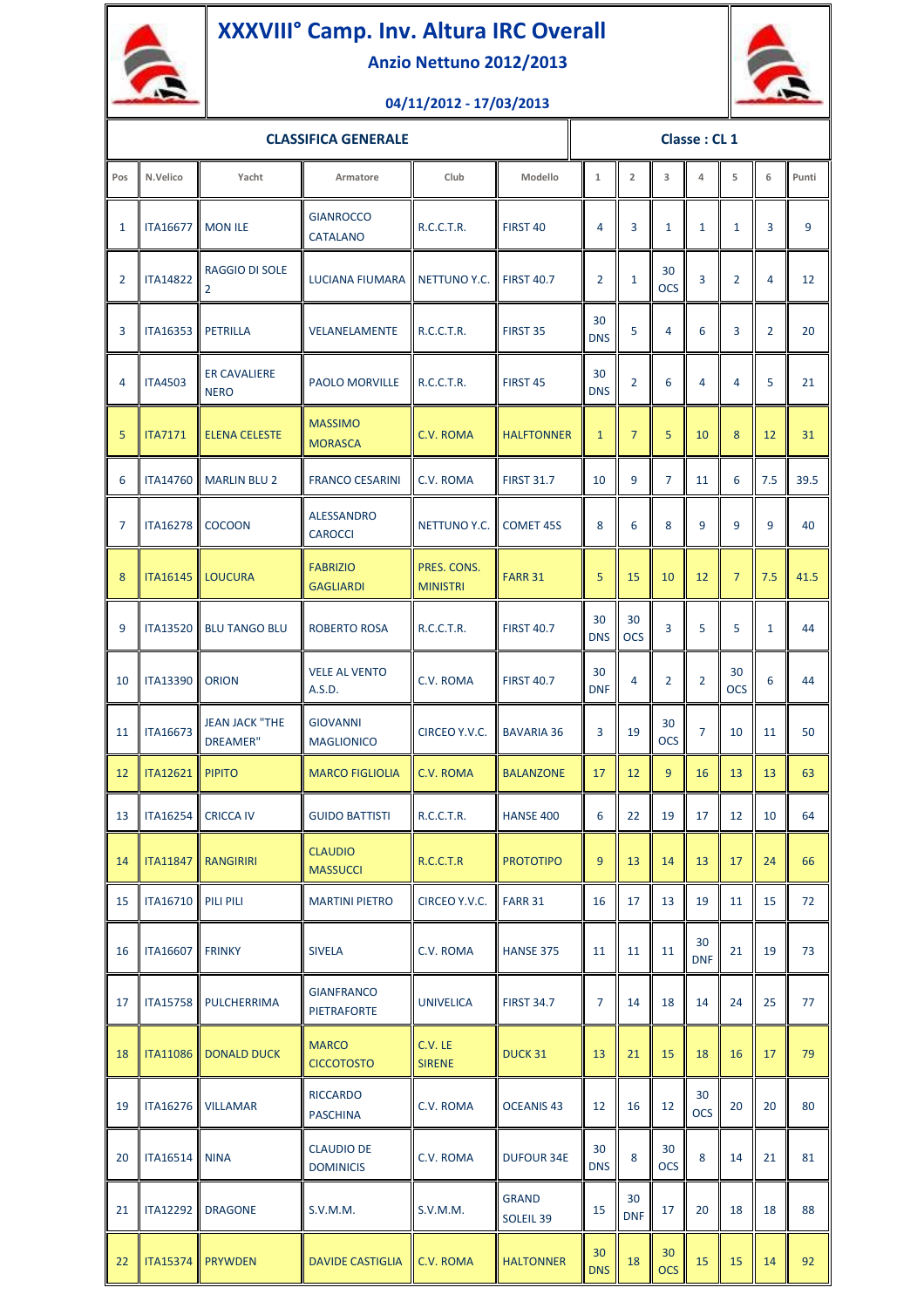| 23 | <b>ITA16410   ITACA 3</b> |                  | <b>ROBERTO</b><br><b>PAOLUCCI</b>   | C.V. ROMA                             | <b>FIRST 35S5</b>          | 18               | 23               | 16               | 23               | 22               | 16               | 95  |
|----|---------------------------|------------------|-------------------------------------|---------------------------------------|----------------------------|------------------|------------------|------------------|------------------|------------------|------------------|-----|
| 24 | <b>ITA14576 CYGNUS</b>    |                  | S.V.M.M.                            | S.V.M.M.                              | <b>FIRST 36.7</b>          | 14               | 10               | 30<br><b>DNC</b> | 30<br><b>DNC</b> | 30<br><b>DNF</b> | 30<br><b>DNF</b> | 114 |
| 25 | <b>ITA16801</b>           | STARS.FIGHTER    | <b>GIANFRANCO</b><br><b>SEGATEL</b> | <b>LNI ROMA</b>                       | <b>DEHLER 38</b>           | 19               | 30<br><b>DNC</b> | 20               | 21               | 25               | 30<br><b>DNF</b> | 115 |
| 26 | <b>ITA16753</b>           | <b>ATAHUALPA</b> | <b>BRUNO BATTISTA</b>               | NETTUNO Y.C.                          | <b>SUN ODYSSEY</b><br>45.2 | 20               | 25               | 22               | 24               | 27               | 26               | 117 |
| 27 | <b>ITA15395</b>           | <b>BLUE MOON</b> | <b>MAURIZIO</b><br><b>MARAZZA</b>   | NETTUNO Y.C.                          | <b>GRAND SOLEIL</b><br>40  | 30<br><b>DNS</b> | 30<br><b>DNC</b> | 21               | 22               | 23               | 23               | 119 |
| 28 | <b>ITA16725</b>           | <b>MACAIA</b>    | <b>STEFANO FUSCO</b>                | <b>ASS.VELICA</b><br><b>BRACCIANO</b> | OCEANIS <sub>411</sub>     | 30<br><b>DNS</b> | 20               | 30<br><b>DNC</b> | 30<br><b>DNC</b> | 19               | 22               | 121 |
| 29 | <b>ITA14776</b>           | <b>ONDORFINA</b> | PIETRO BRANCO                       | <b>LNI ANZIO</b>                      | <b>COMET 38</b>            | 30<br><b>DNC</b> | 24               | 30<br><b>DNC</b> | 30<br><b>DNC</b> | 26               | 27               | 137 |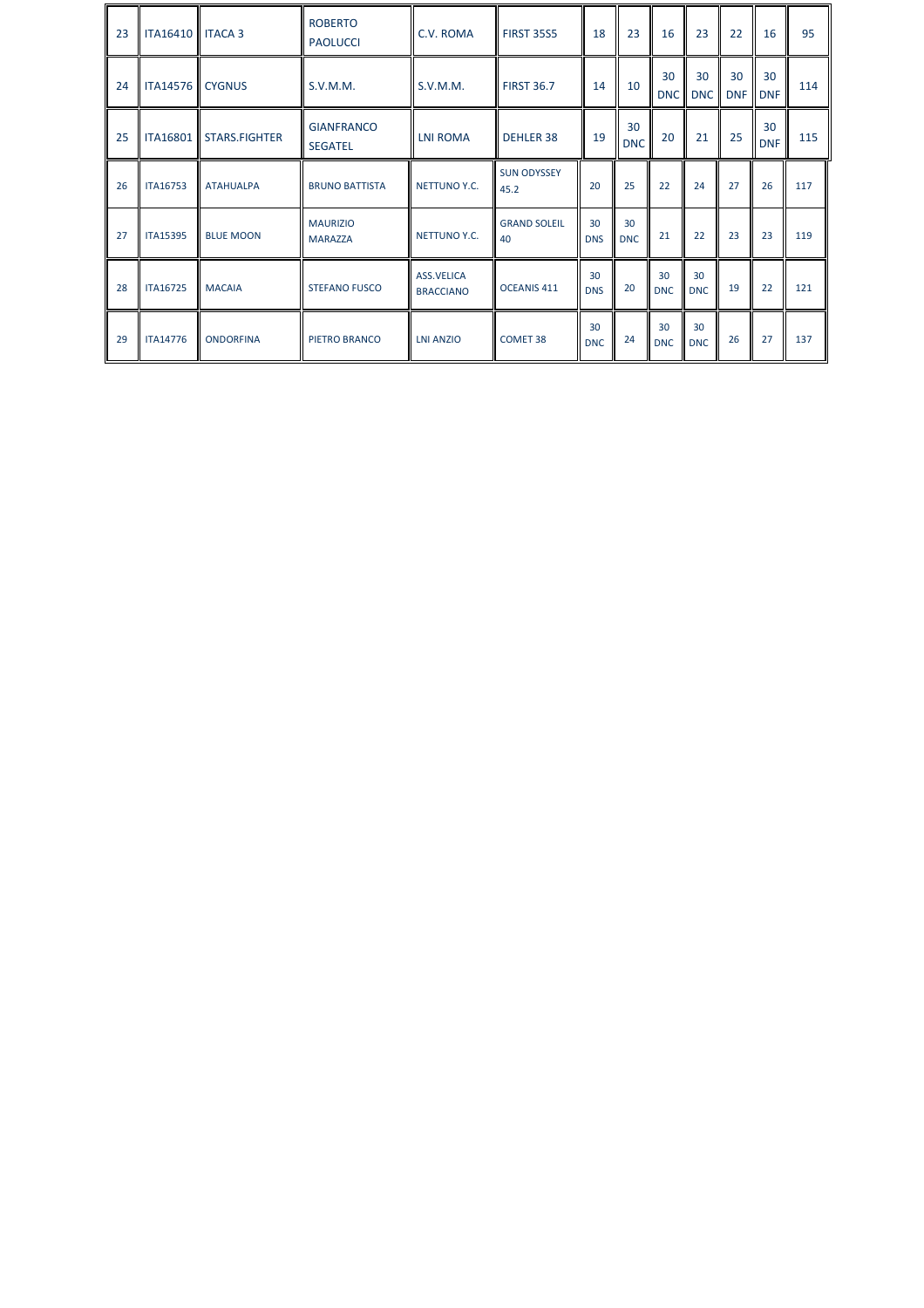

## **XXXVIII° Camp. Inv. Altura Halfton Anzio Nettuno 2012/2013**





| <b>CLASSIFICA GENERALE</b> |                 |                      |                           |                             |                   | Classe: CL 1    |                |                         |                |                |                |       |  |
|----------------------------|-----------------|----------------------|---------------------------|-----------------------------|-------------------|-----------------|----------------|-------------------------|----------------|----------------|----------------|-------|--|
| Pos                        | N.Velico        | Yacht                | Armatore                  | Club                        | Modello           | $\mathbf{1}$    | $\overline{2}$ | $\overline{\mathbf{3}}$ | $\Delta$       | 5              | 6              | Punti |  |
| $\mathbf{1}$               | <b>ITA7171</b>  | <b>ELENA CELESTE</b> | <b>MASSIMO MORASCA</b>    | C.V. ROMA                   | <b>HALFTONNER</b> | $\mathbf{1}$    | $\mathbf{1}$   | $\mathbf{1}$            | $\mathbf{1}$   | $\overline{2}$ | $\overline{2}$ | 6     |  |
| $\overline{2}$             | <b>ITA16145</b> | <b>LOUCURA</b>       | <b>FABRIZIO GAGLIARDI</b> | <b>PRES. CONS. MINISTRI</b> | <b>FARR 31</b>    | $\overline{2}$  | 4              | $\overline{3}$          | $\overline{2}$ | $\mathbf{1}$   | $\mathbf{1}$   | 9     |  |
| 3                          | <b>ITA12621</b> | <b>PIPITO</b>        | <b>MARCO FIGLIOLIA</b>    | C.V. ROMA                   | <b>BALANZONE</b>  | 6               | $\overline{2}$ | $\overline{2}$          | 5              | 4              | 3              | 16    |  |
| $\overline{4}$             | <b>ITA11847</b> | <b>RANGIRIRI</b>     | <b>CLAUDIO MASSUCCI</b>   | R.C.C.T.R                   | <b>PROTOTIPO</b>  | $\overline{3}$  | 3              | 5                       | $\overline{3}$ | $\overline{7}$ | $\overline{7}$ | 21    |  |
| 5                          | <b>ITA16710</b> | <b>PILI PILI</b>     | <b>MARTINI PIETRO</b>     | CIRCEO Y.V.C.               | <b>FARR 31</b>    | 5               | 5              | $\overline{a}$          | $\overline{7}$ | $\overline{3}$ | 5              | 22    |  |
| 6                          | <b>ITA15374</b> | <b>PRYWDEN</b>       | <b>DAVIDE CASTIGLIA</b>   | C.V. ROMA                   | <b>HALTONNER</b>  | 8<br><b>DNS</b> | 6              | 8<br><b>OCS</b>         | $\overline{4}$ | 5              | $\overline{a}$ | 27    |  |
| $\overline{7}$             | <b>ITA11086</b> | <b>DONALD DUCK</b>   | <b>MARCO CICCOTOSTO</b>   | <b>C.V. LE SIRENE</b>       | DUCK 31           | 4               | $\overline{7}$ | 6                       | 6              | 6              | 6              | 28    |  |

(c) Cyber Altura Crucero - Version ORC 8.1 XG6Y-ZX24 Data : 10/03/2013 16:22:42